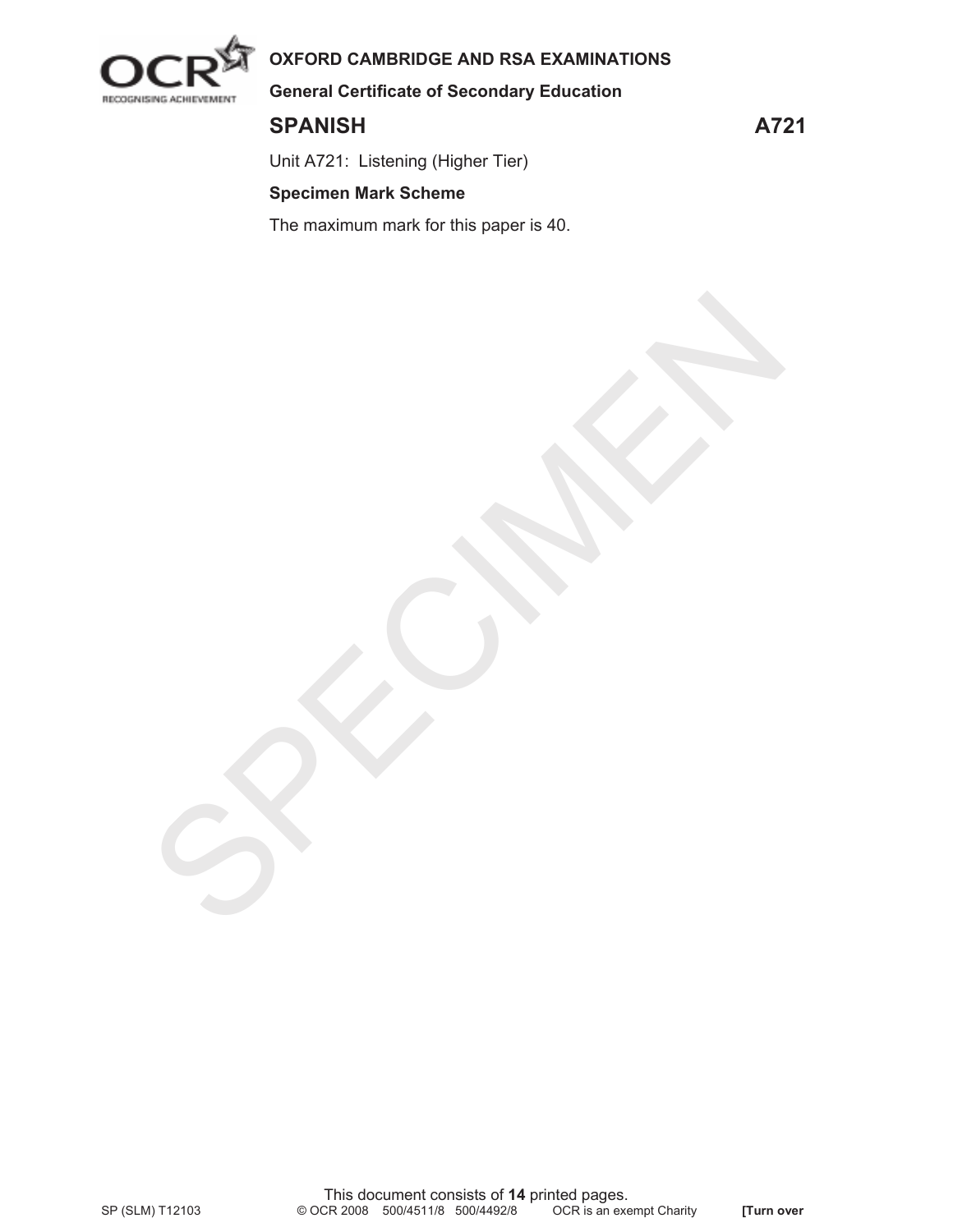## **GCSE LISTENING GENERAL MARKING INSTRUCTIONS**

- 1. If an answer is very untidy try to decipher it, but if it is illegible mark it wrong.
- 2. If one answer has been written on top of another such that both are equally visible, mark the answer wrong.
- 3. Correct answers written in the wrong spaces are generally marked as wrong (but see strategy 5 below).
- 4. Where **LISTS** of possible answers are offered where only one is required
	- mark the first only and ignore the others
	- ignore correct but irrelevant information (non-distorting material)
- 5. Where the space for answers is set out as (a) and (b)
	- mark the first answer on each line
	- $\bullet$  if two answers are written at (a) and nothing at (b), mark the two at (a) and award the marks accordingly.

#### **Note: answers to (a) and (b) are usually interchangeable.**

- 6. Where one answer is required but two are written, ONE ABOVE THE OTHER, mark the **one on or nearer to** the line. where the space for answers are briest and increase with the properties in the metally of the metally discrete with the first antivere the others<br>
• mark the first answer on each line<br>
• mark the first answer on each line<br>
- 7. If there are two choices on a multiple-choice question requiring only one answer, the mark is automatically lost, unless there is a clear indication as to which answer to mark.
- 8. A correct answer can be **invalidated** by the addition of incorrect material and is marked as wrong.

## **Note: Care needs to be exercised in distinguishing between incorrect and irrelevant/nondistorting material. Do not confuse invalidation and points 5 and 6.**

9. Where an answer is ambiguous and could equally well be judged right or wrong, give benefit of doubt and mark as correct.

## **1. OBJECTIVE ANSWERS**

Exercises requiring the ticking of a box or the writing in of a letter or choosing a word by circling etc.

- If more than one box is ticked the mark is lost.
- If more than one letter is written, mark the one inside the box.
- In some cases candidates are required to write a single word or name
	- $\circ$  if two words are written, one after another, mark the first one
	- $\circ$  if two words are given, one above the other, mark the one on, or nearest to, the line.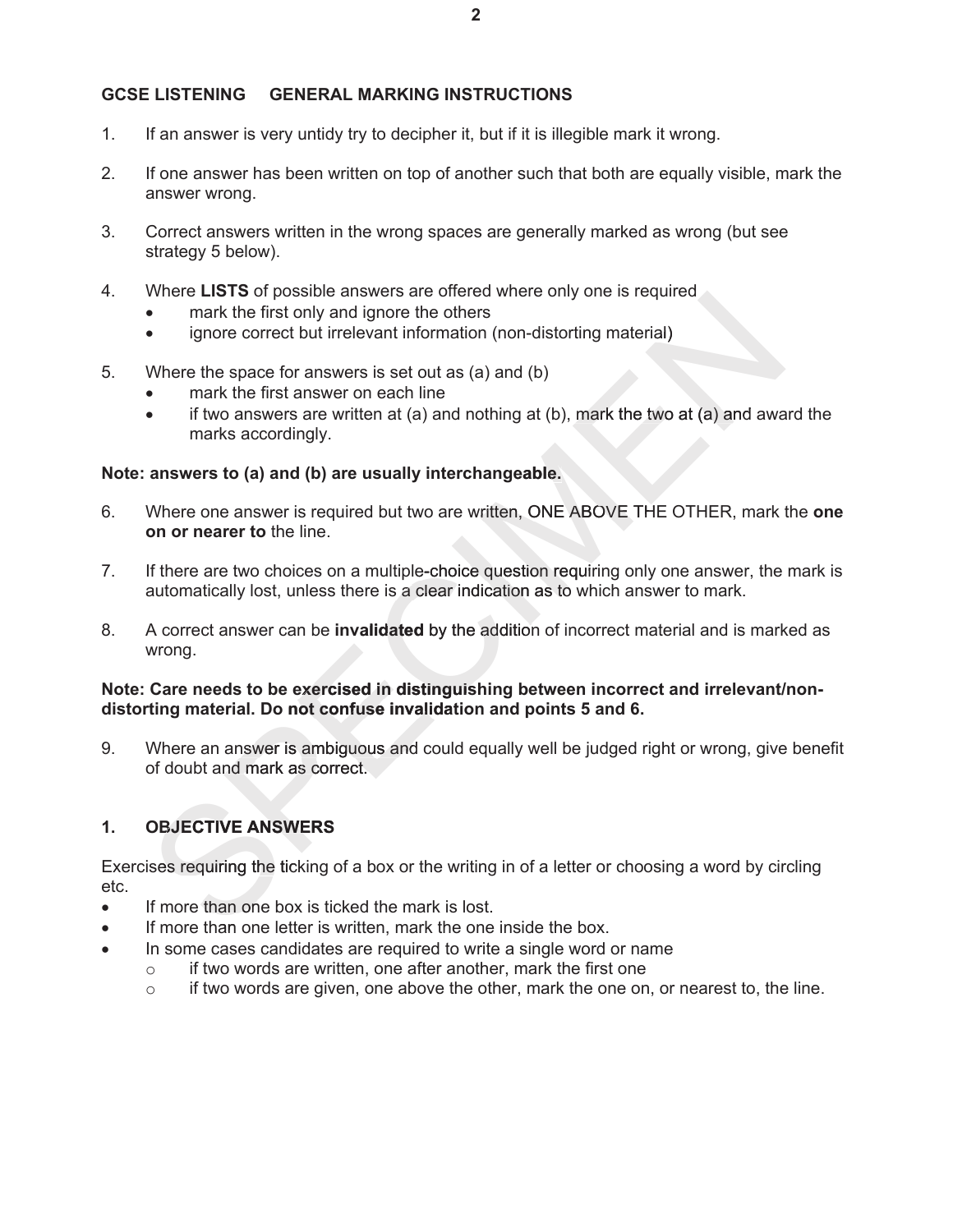## **2. ANSWERS IN ENGLISH**

- Answers are assessed from the standpoint of the "sympathetic English reader" with no knowledge of target language
- **•** Answers do not need to be in the form of full sentences, nor in totally correct English
- Answers given in a different language are marked wrong unless they are near-cognates (e.g. in French "*novembre*").

SPECIAL A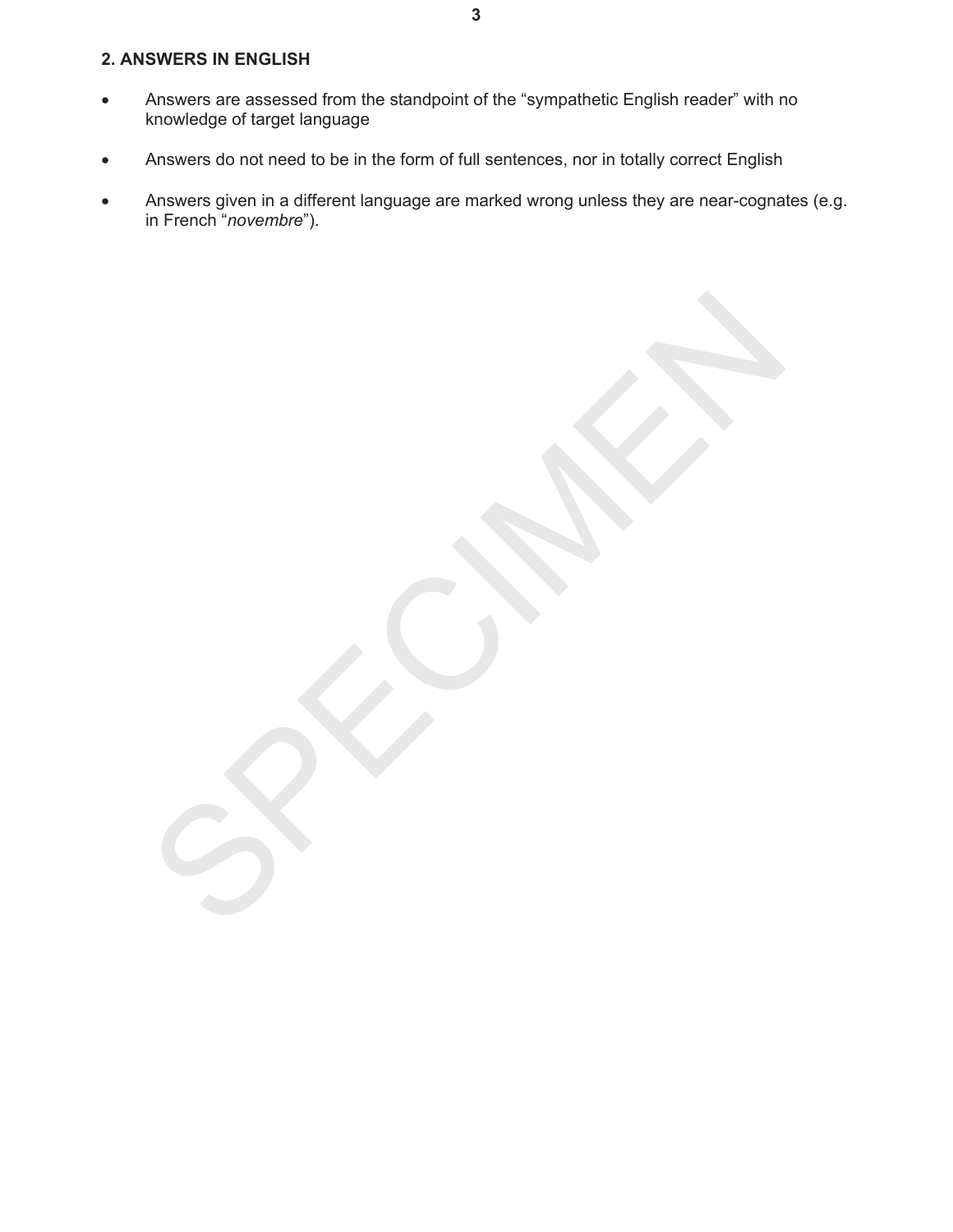| Question<br><b>Number</b> | <b>Answer</b>                     | <b>Max</b><br><b>Mark</b> |
|---------------------------|-----------------------------------|---------------------------|
|                           |                                   |                           |
|                           | <b>Exercise 1</b>                 |                           |
| 1                         | friends                           | [1]                       |
| $\overline{2}$            | 3 days                            | [1]                       |
| 3                         | tent                              | [1]                       |
| 4                         | rainy/wet                         | [1]                       |
| 5                         | original                          | [1]                       |
| $6\phantom{a}$            | singing/dancing                   | [2]                       |
| $\overline{7}$            | already got tickets               | [1]                       |
|                           |                                   |                           |
|                           |                                   |                           |
|                           | <b>Exercise 2</b>                 |                           |
| 8                         | G and J                           | $[2]$                     |
| 9                         | $L$ and $B$                       | [2]                       |
| 10                        | F and N                           | [2]                       |
| 11                        | A and H                           | [2]                       |
|                           |                                   |                           |
|                           |                                   |                           |
|                           | <b>Exercise 3</b>                 |                           |
| 12                        | was ill at the beginning          | [1]                       |
| 13                        | worked for a charity              | [1]                       |
| 14                        | realised how fortunate I was      | [1]                       |
| 15                        | learnt the value of recycling     | $[1]$                     |
| 16                        | met up with a friend              | [1]                       |
| 17                        | was amazed at people's generosity | [1]                       |
| 18                        | grew up a lot                     | [1]                       |
| 19                        | learnt a lot about myself         | [1]                       |
|                           |                                   |                           |
|                           |                                   |                           |
|                           | <b>Exercise 4</b>                 |                           |
| 20                        | computers/who you talk to         | [2]                       |
| 21                        | environment/work together         | [2]                       |
| 22                        | drugs/danger                      | [2]                       |
| 23                        | unemployment/government           | [2]                       |
|                           |                                   |                           |